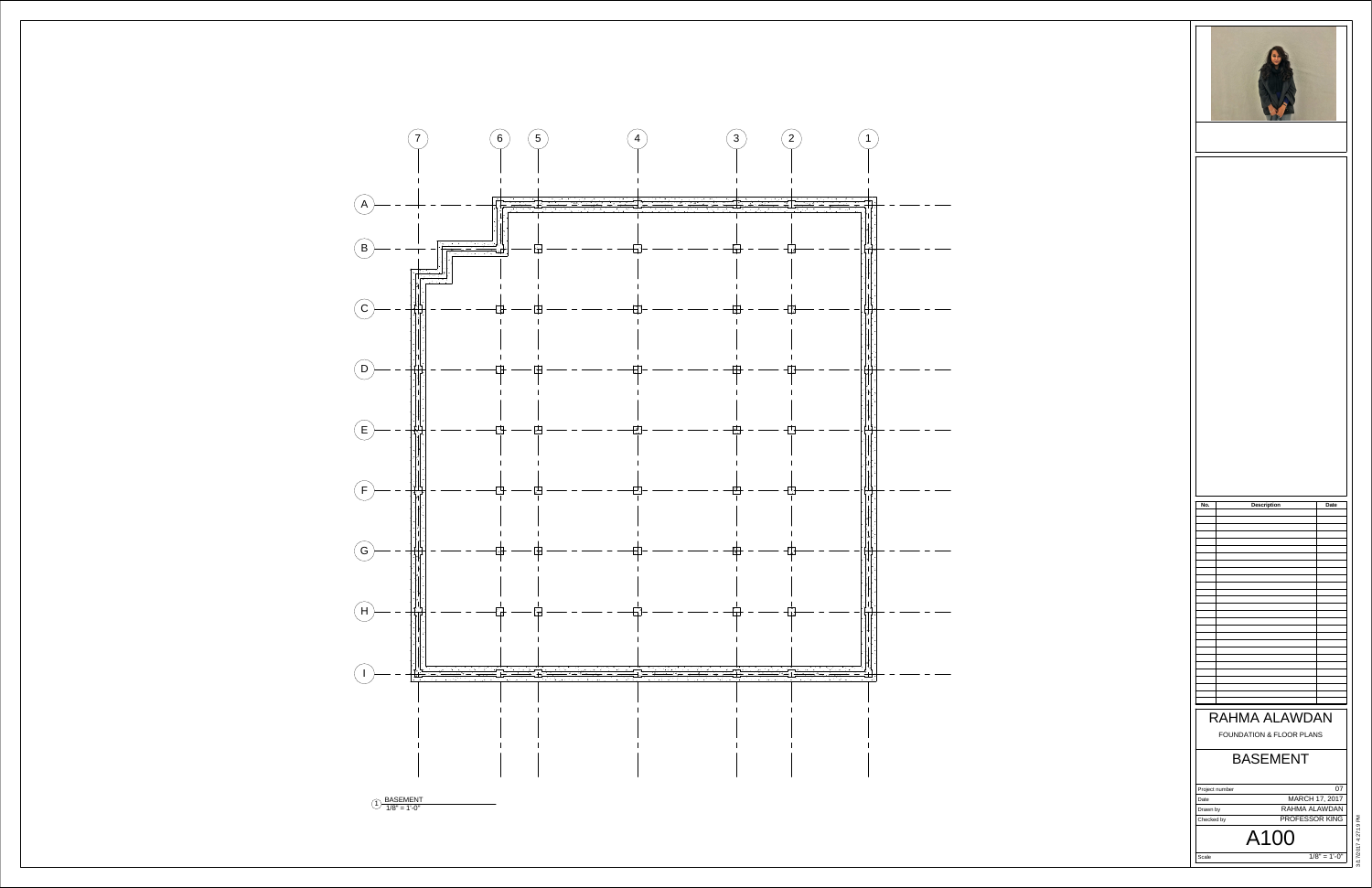Scale

 $1/8" = 1'-0"$ 





Project numberDateDrawn by Checked by A101  $07$  MARCH 17, 2017 RAHMA ALAWDANPROFESSOR KING

# LEVEL 1FOUNDATION & FLOOR PLANS RAHMA ALAWDAN**No. Description Date**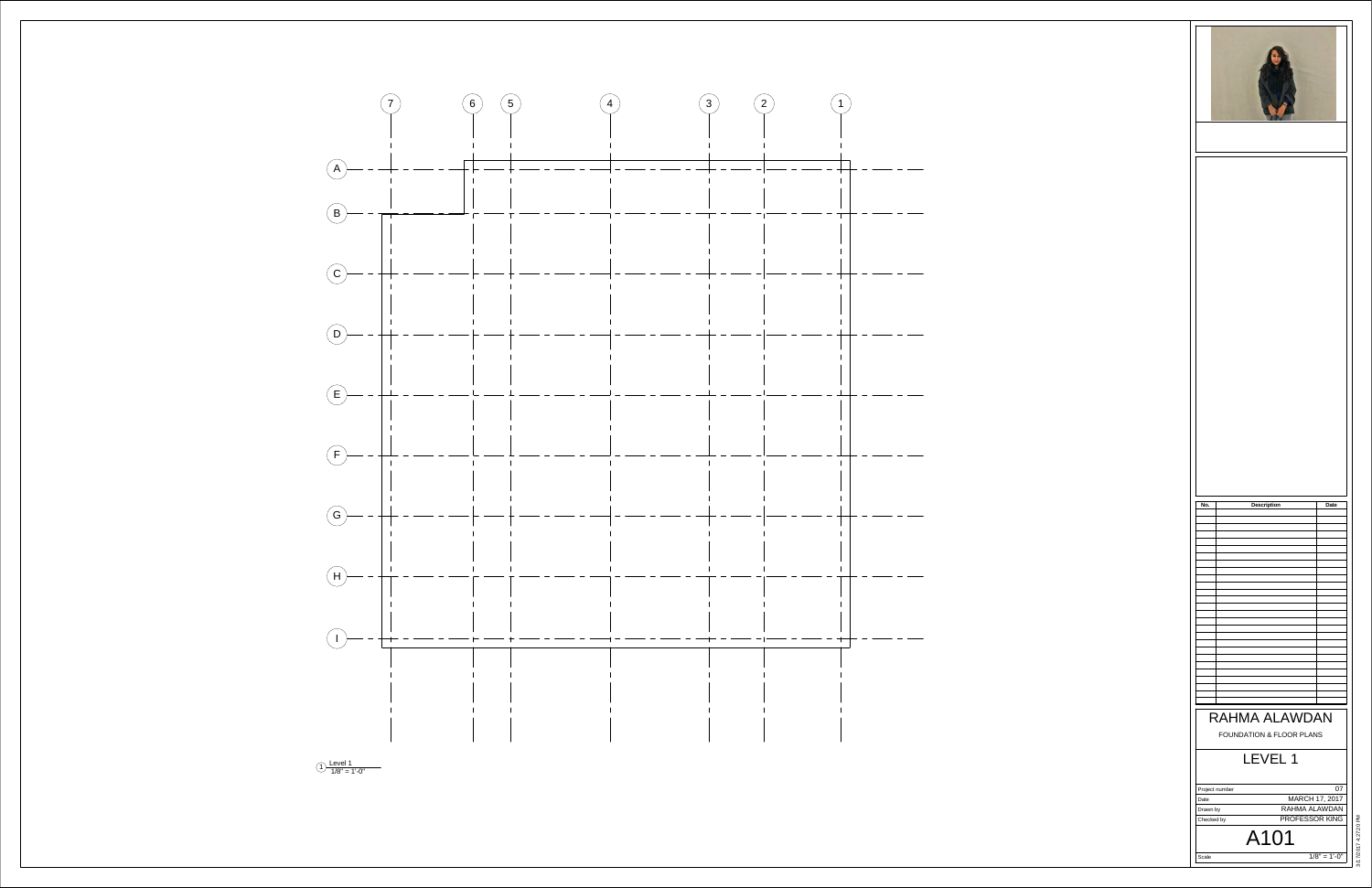Scale

 $1/8" = 1'-0"$ 



Project numberDate Drawn byChecked by A102  $07$  MARCH 17, 2017 RAHMA ALAWDANPROFESSOR KING



## LEVEL 2FOUNDATION & FLOOR PLANS RAHMA ALAWDAN**No. Description Date**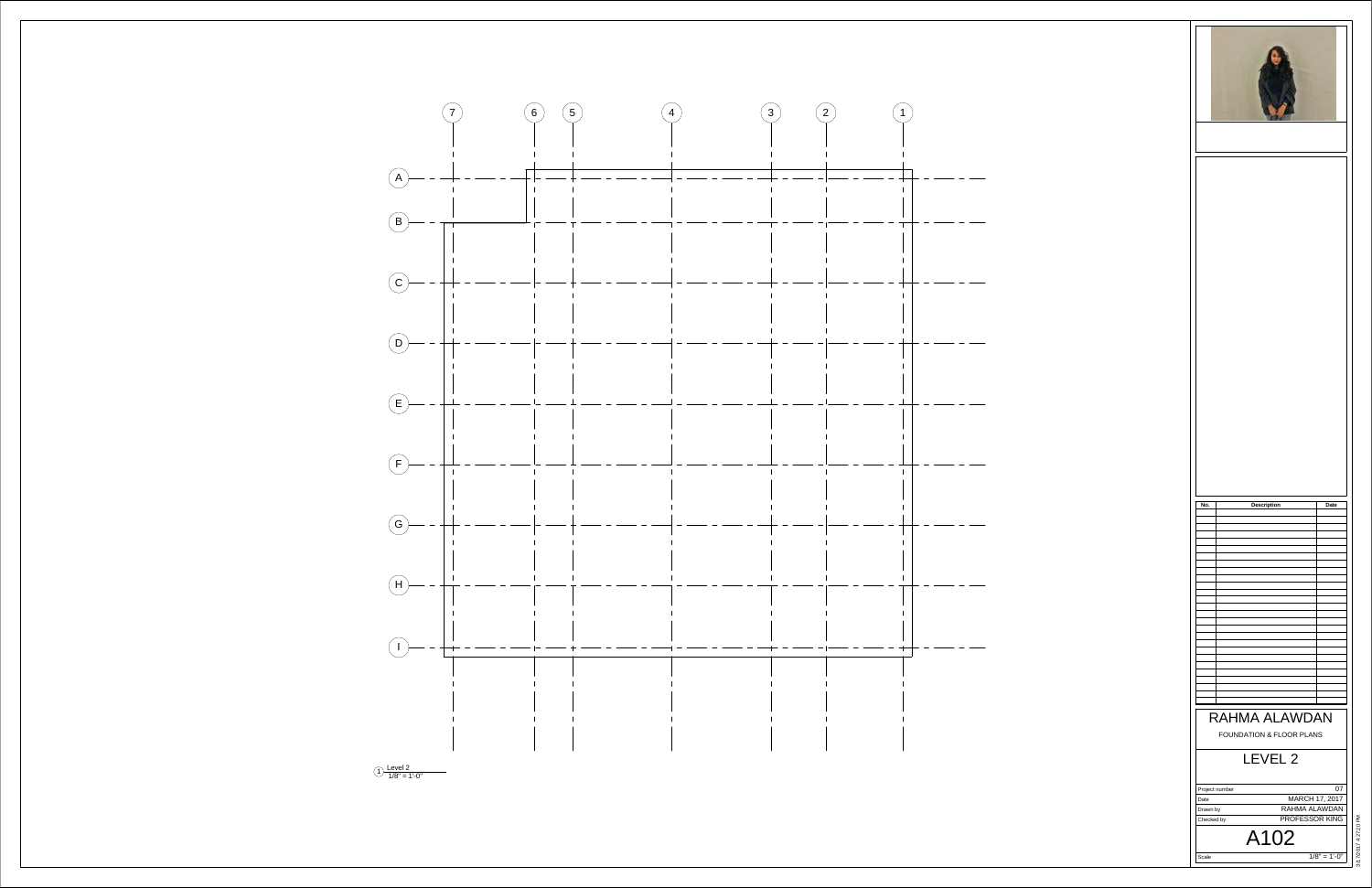



Scale Project numberDateDrawn by Checked by  $1/8" = 1'-0"$ A103  $|07|$  MARCH 17, 2017 RAHMA ALAWDANPROFESSOR KING



### LEVEL 3FOUNDATION & FLOOR PLANS RAHMA ALAWDAN**No. Description Date**